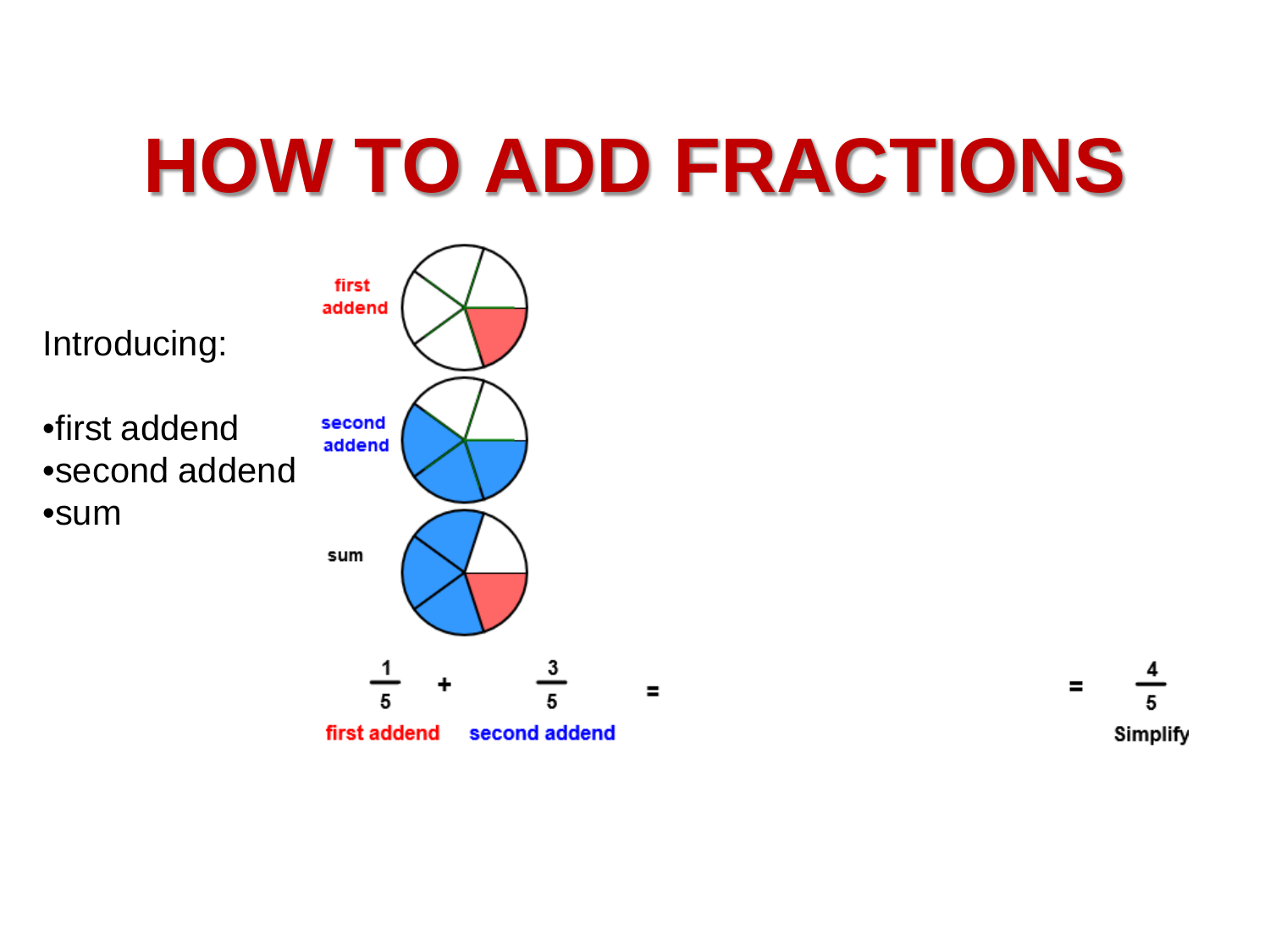

This picture shows an addition example with two *addends* and a *sum*. The *first addend*  $\frac{1}{5}$  is combined with the *second addend*  $\frac{3}{5}$  to give the *sum*  $\frac{4}{5}$ . Notice how the *sum*  $\frac{4}{5}$  combines the 1 red fifth with the 3 blue fifths.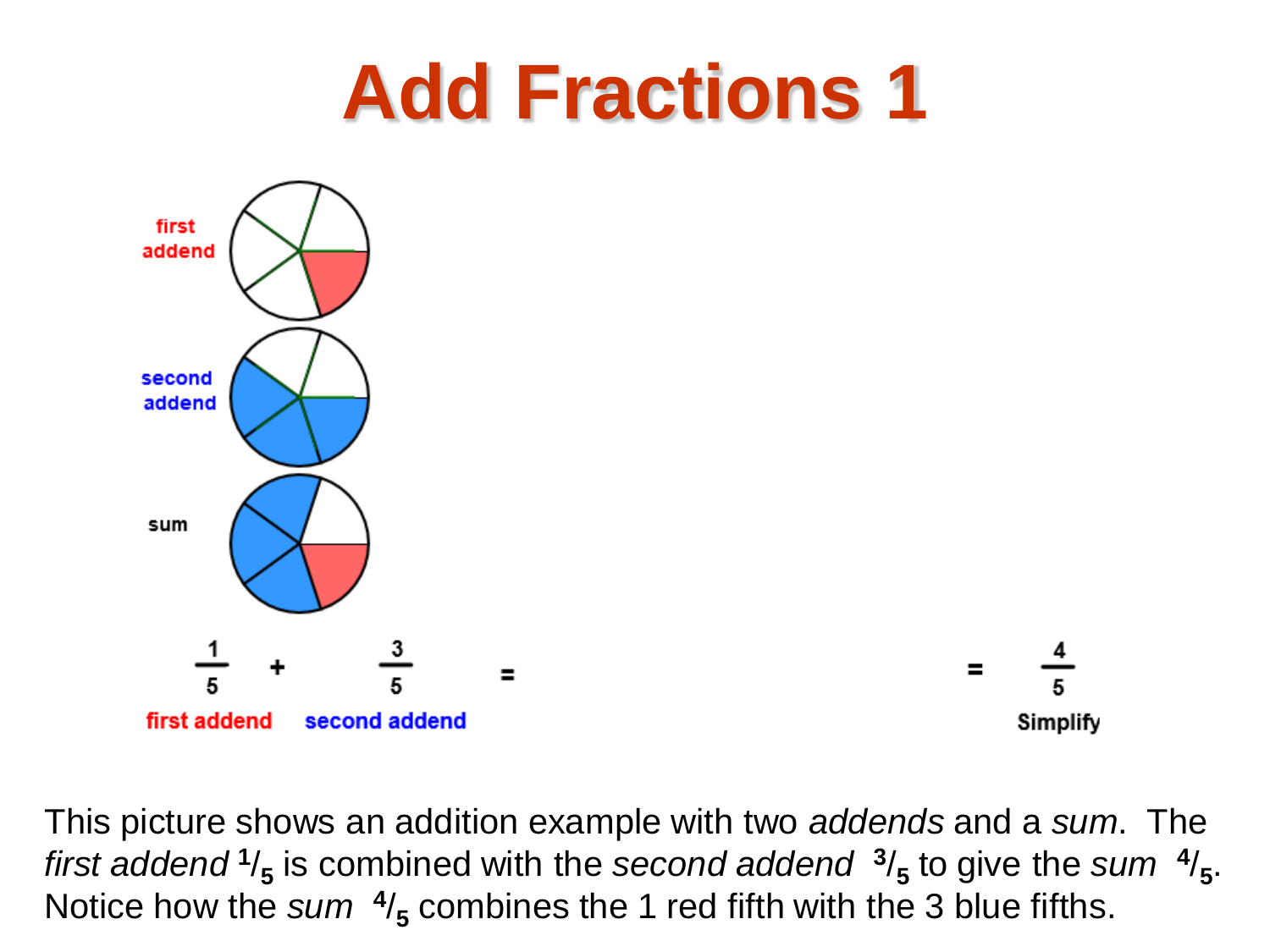

**<sup>1</sup>**/**5** and **<sup>3</sup>**/**<sup>5</sup>** are like fractions because the denominators are the same. When the *addend* denominators are the same, add the numerators to get the numerator of the *sum*.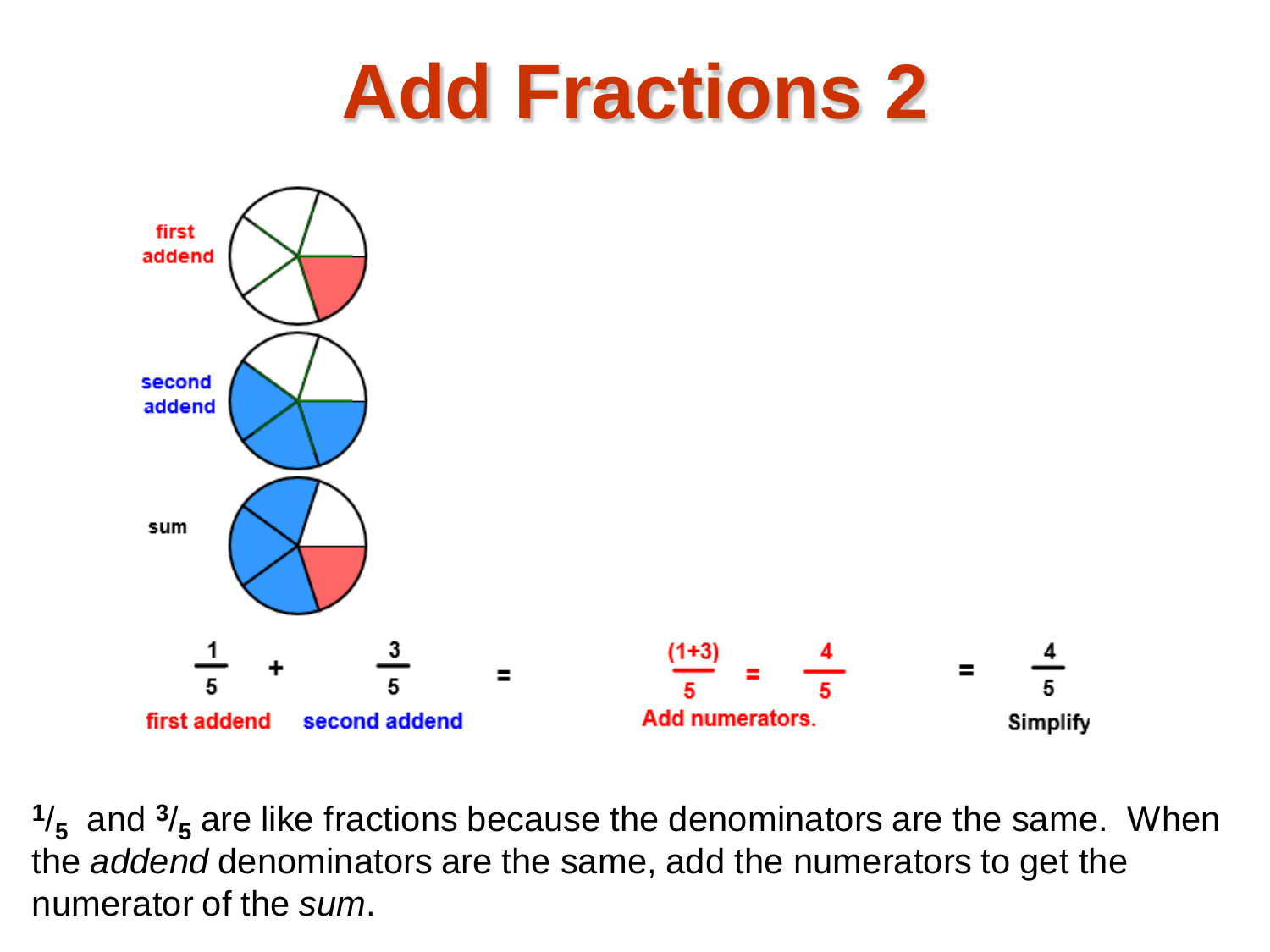

The sum  $12/8$  is written as a mixed number in lowest terms. The numerals  $12/8$  and 1  $1/2$  are correct names for the *sum* of  $5/8$  and  $7/8$ .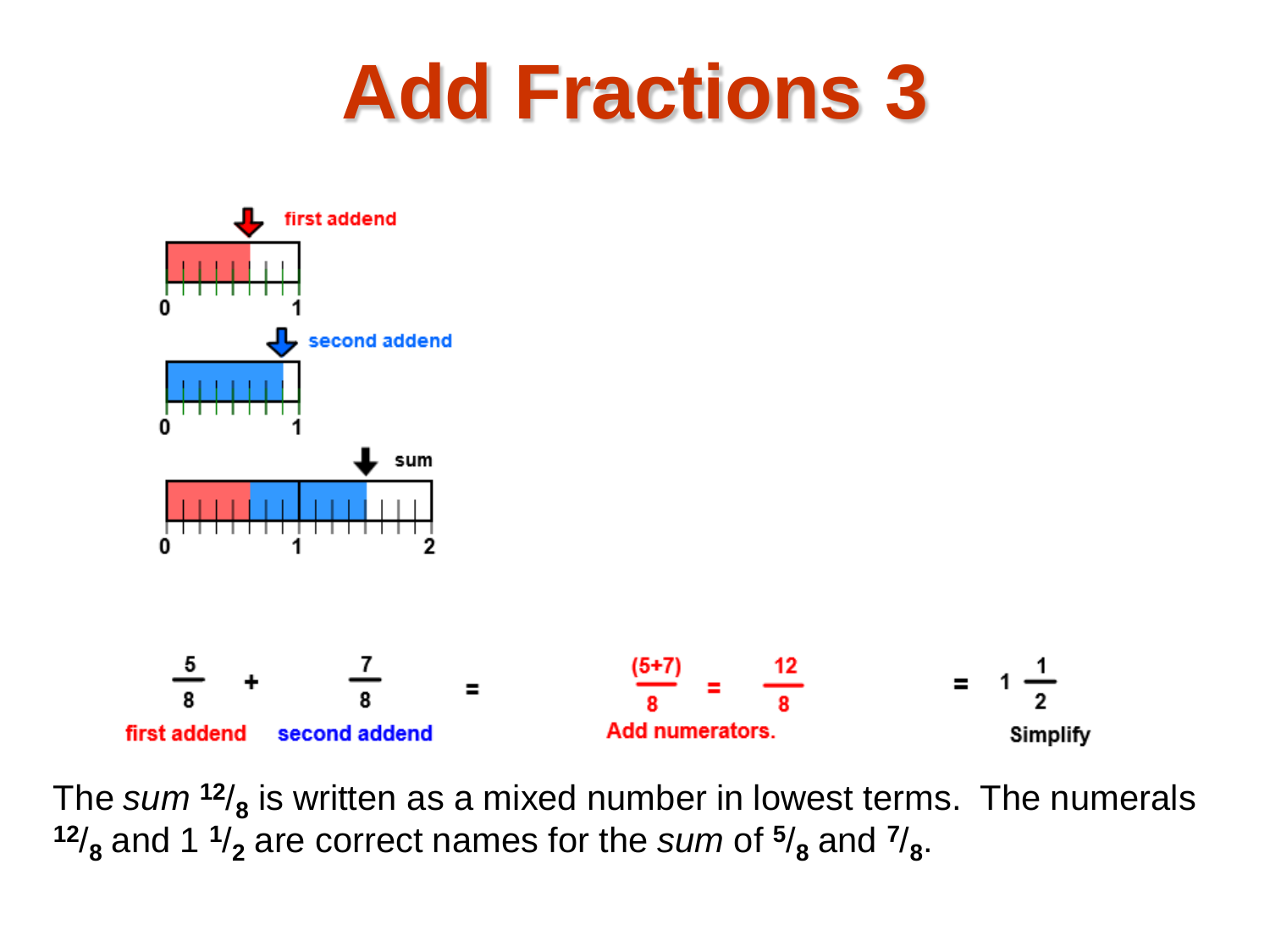

Here, mixed numbers are added. The whole number 1 in 1 $\frac{3}{5}$  is added to the whole number 2 in 2 **<sup>1</sup>**/**5** for a whole number 3 in the *sum*. The fractions  $\frac{3}{5}$  and  $\frac{1}{5}$  are added for the  $\frac{4}{5}$  in the *sum*.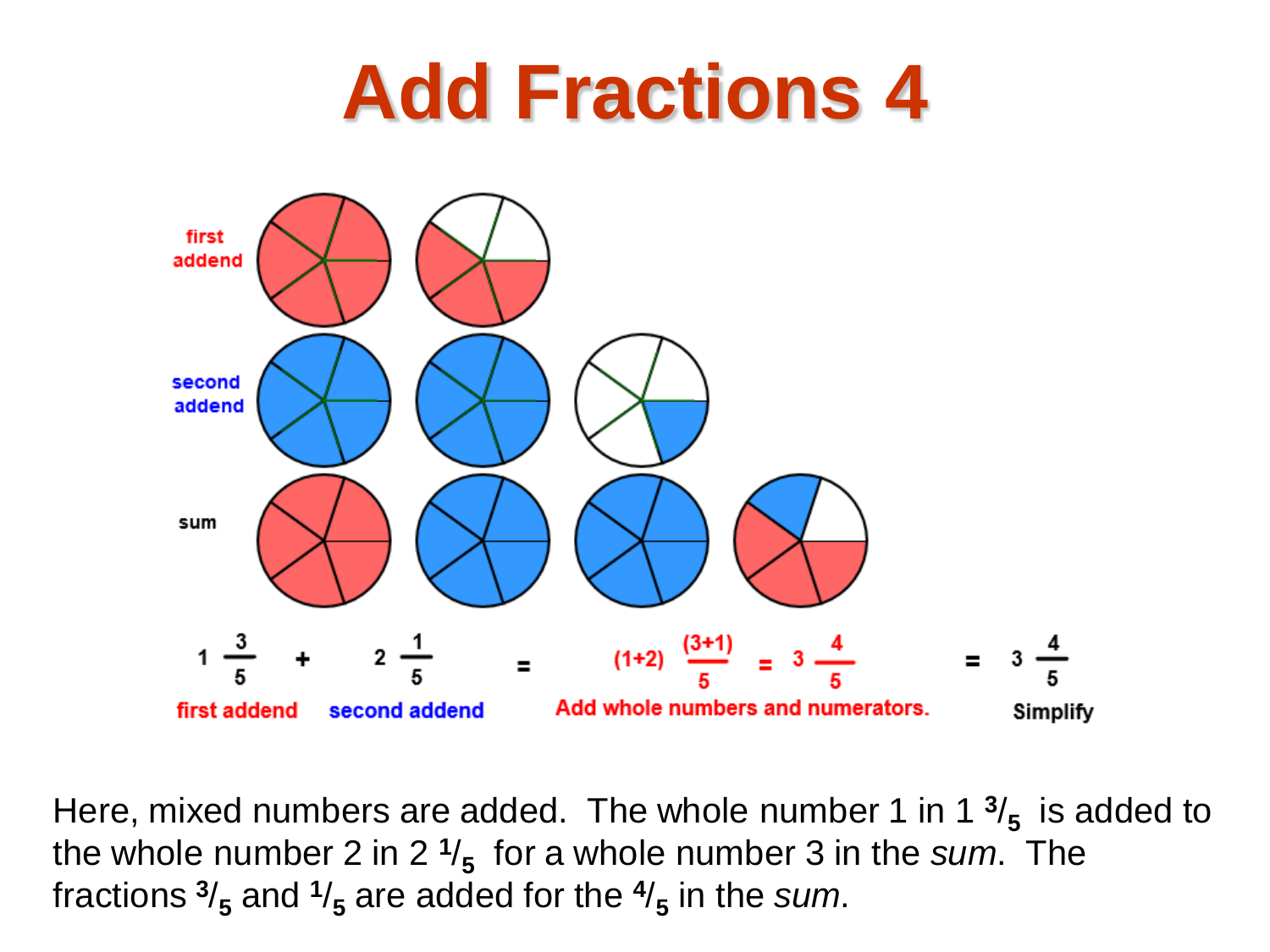

The same example 1  $\frac{3}{5}$  plus 2  $\frac{1}{5}$  is shown with number lines. Add the whole numbers and then the fractions:  $1 \frac{3}{5} + 2 \frac{1}{5} = (1+2) + \frac{3}{5} + \frac{1}{5} = 3 \frac{4}{5}$ .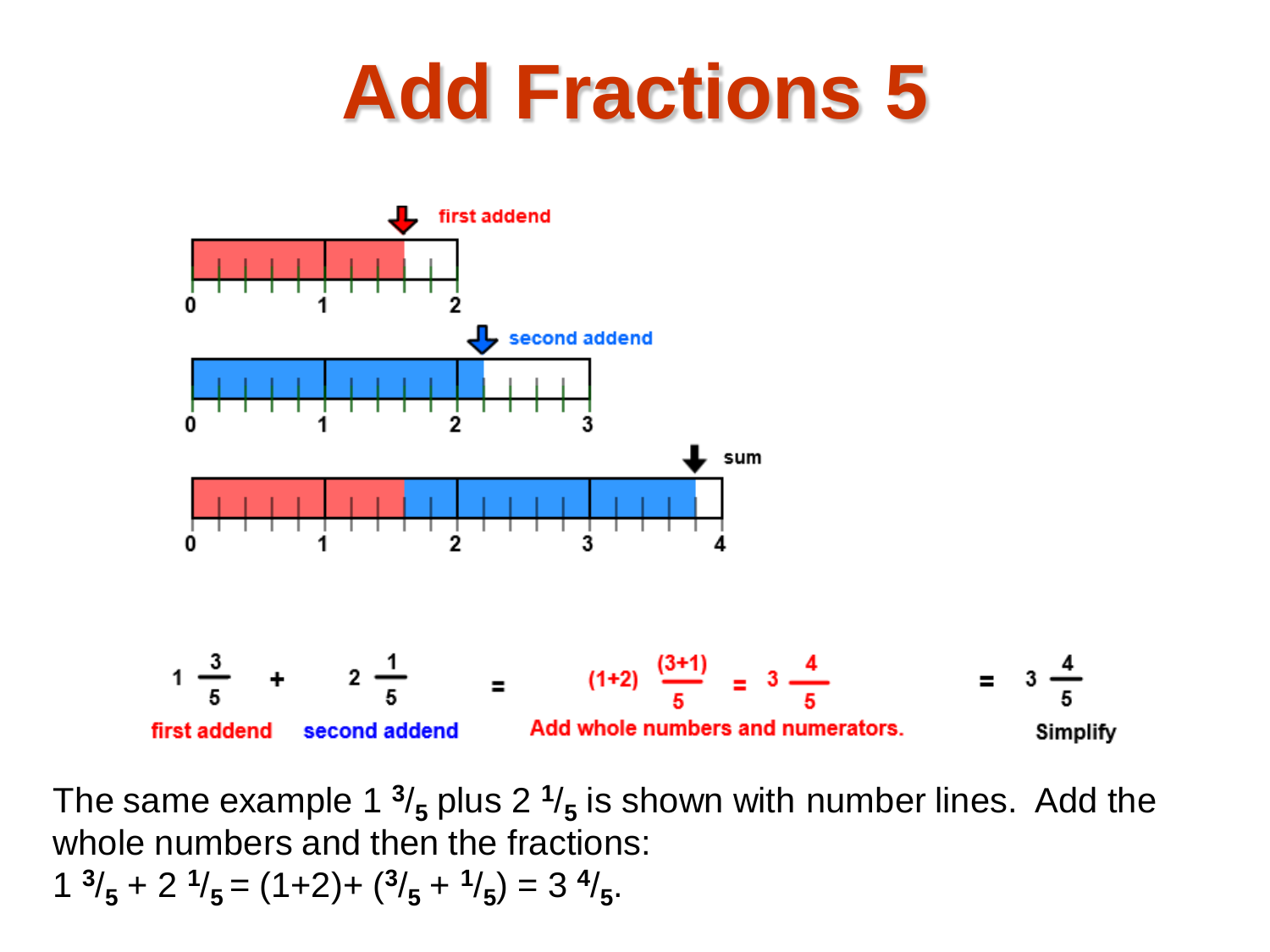

This example shows the  $sum 3 \frac{5}{5}$  written as 4. Since the fraction  $\frac{5}{5}$  is equal to 1,  $3\frac{5}{5}$  is equal to  $3 + 1$  for a *sum* of 4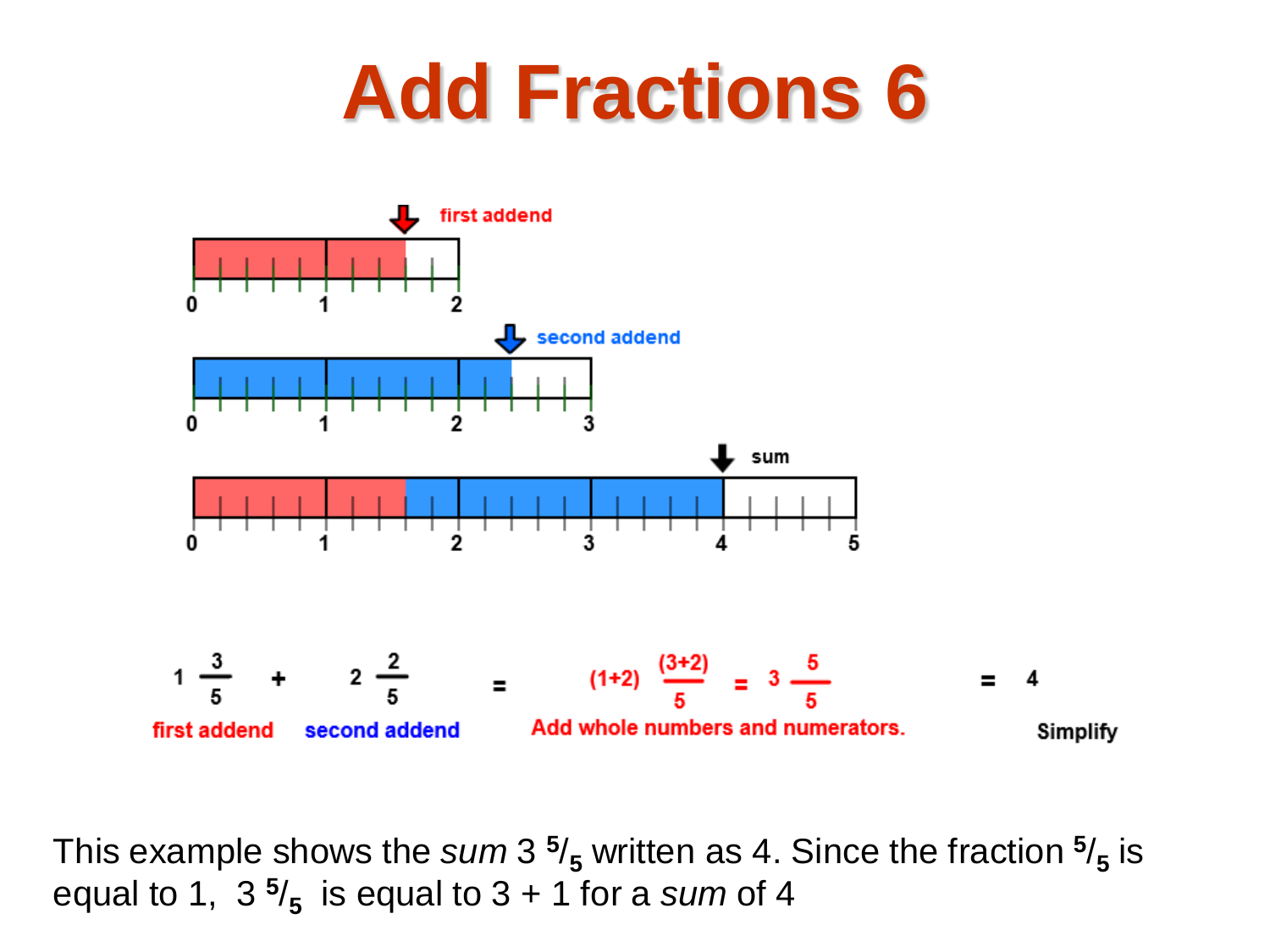

This example shows the *sum* 3 **<sup>7</sup>**/**<sup>5</sup>** written as 4 **<sup>2</sup>**/**5**. The **<sup>7</sup>**/**<sup>5</sup>** part of the *sum* can be renamed as 1  $\frac{2}{5}$ . The 1 in 1  $\frac{2}{5}$  is added to the whole number 3 for the 4 in 4  $\frac{2}{5}$ : 1  $\frac{3}{5}$  + 2  $\frac{4}{5}$  = 3  $\frac{7}{5}$  = 3 + 1  $\frac{2}{5}$  = 4  $\frac{2}{5}$ .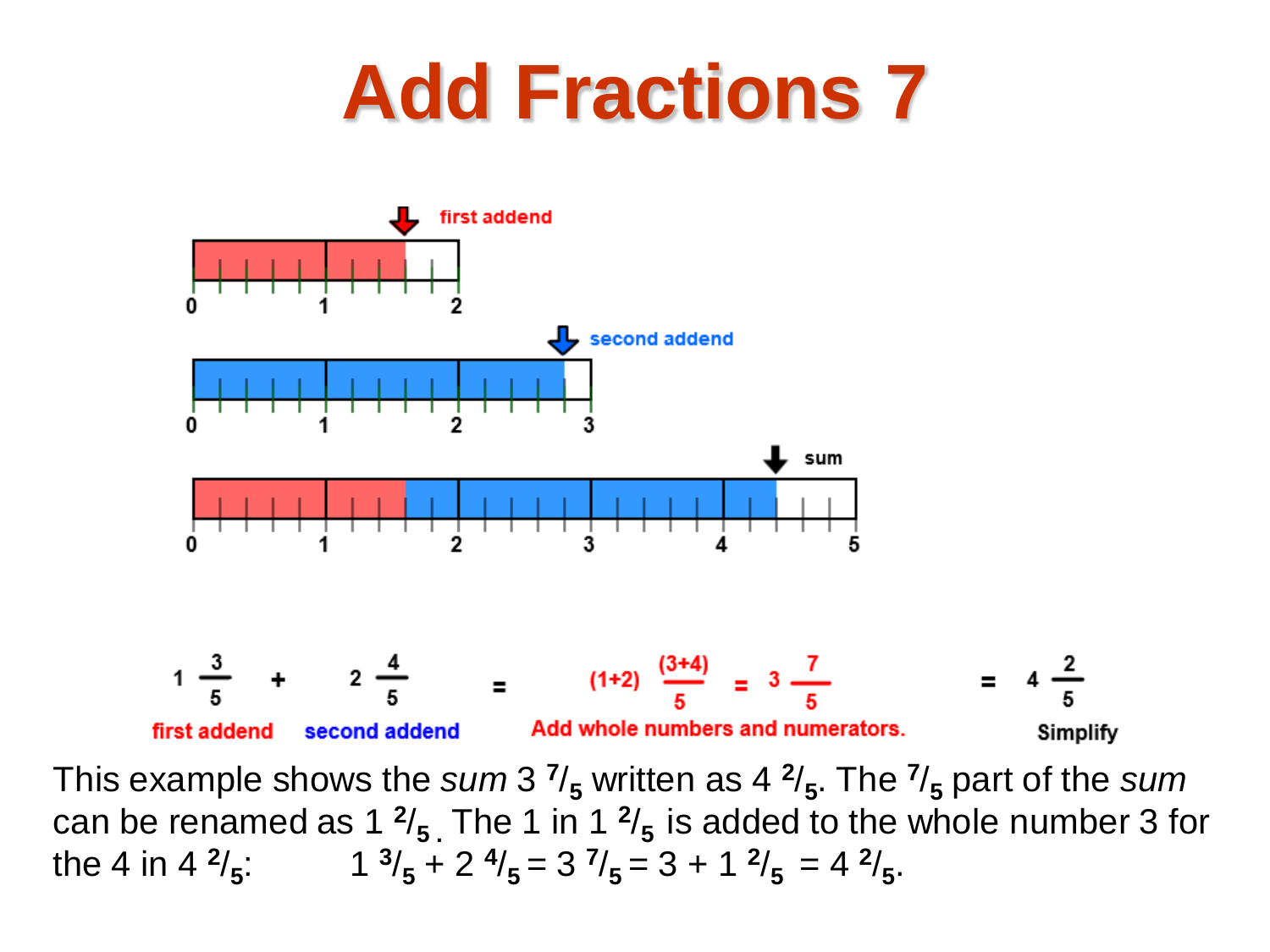

The *addends* **<sup>2</sup>**/**<sup>3</sup>** and **<sup>3</sup>**/**5** are unlike fractions. Each addend is written with the common denominator 15, giving  $10/_{15}$  and  $9/_{15}$ . Then add the numerators for a *sum* of  $19/_{15}$  or 1  $4/_{15}$ .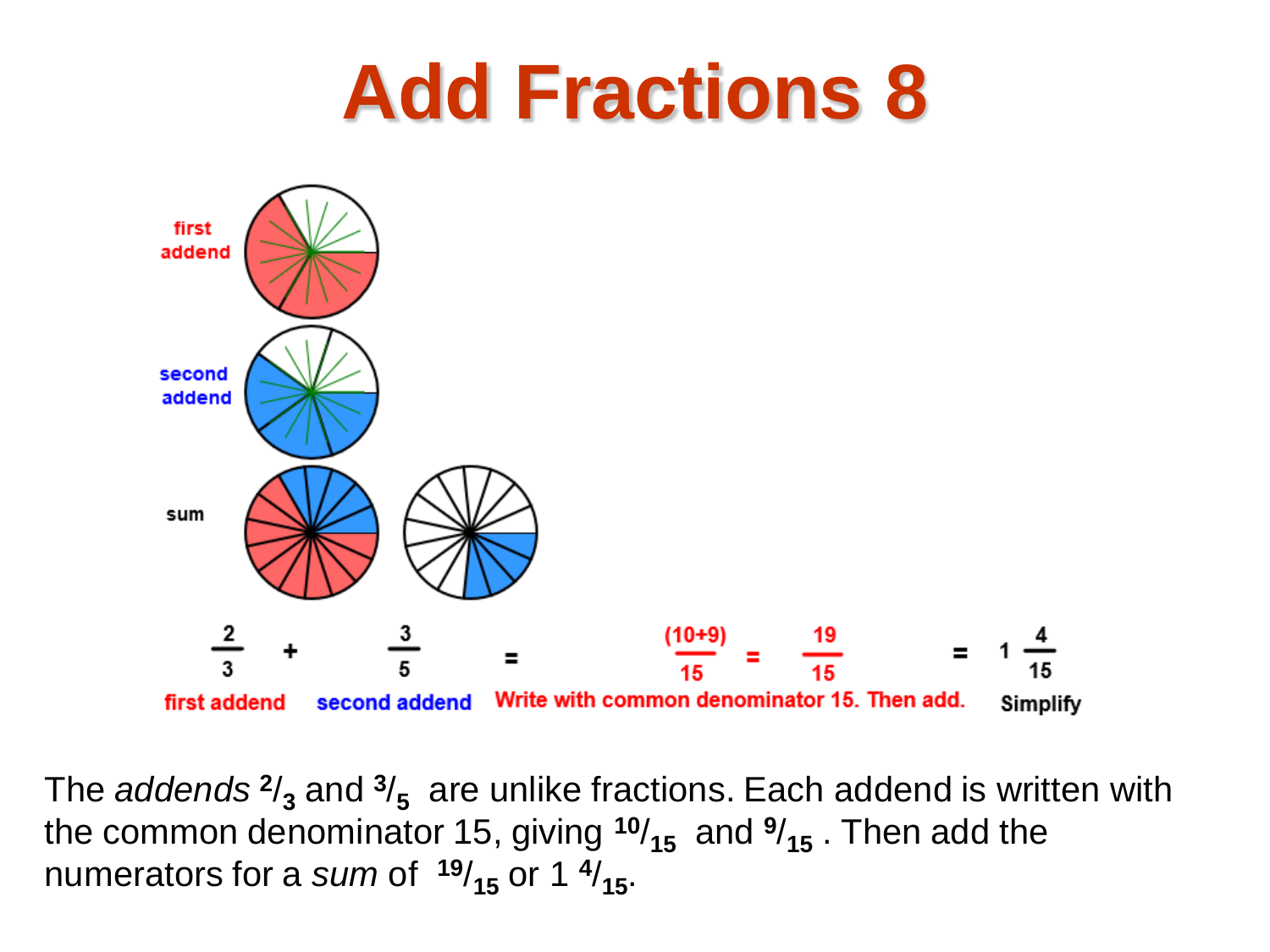

The unlike fractions  $2^{1/4}$  and  $1^{2/3}$  are renamed as like fractions  $2^{3/3}$  and  $1^{8/3}$ . Then the whole numbers and numerators are added for a *sum* of 3**<sup>11</sup>**/**12**.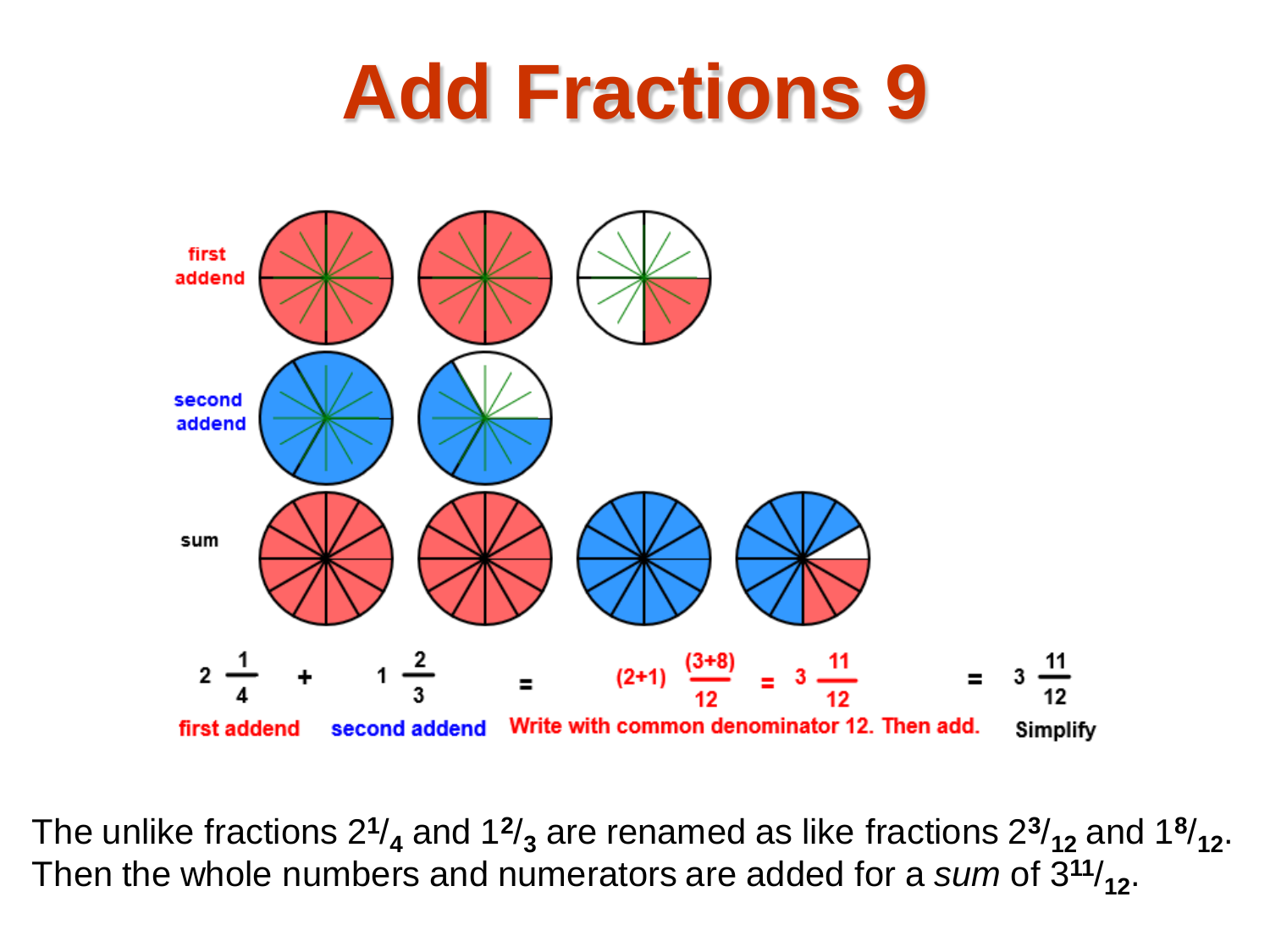

Write each *addend* with a common denominator 12. Because <sup>17</sup>/<sub>12</sub> can be written as  $15/12$ , we can write the *sum* 4  $17/12$  as 5  $5/12$ .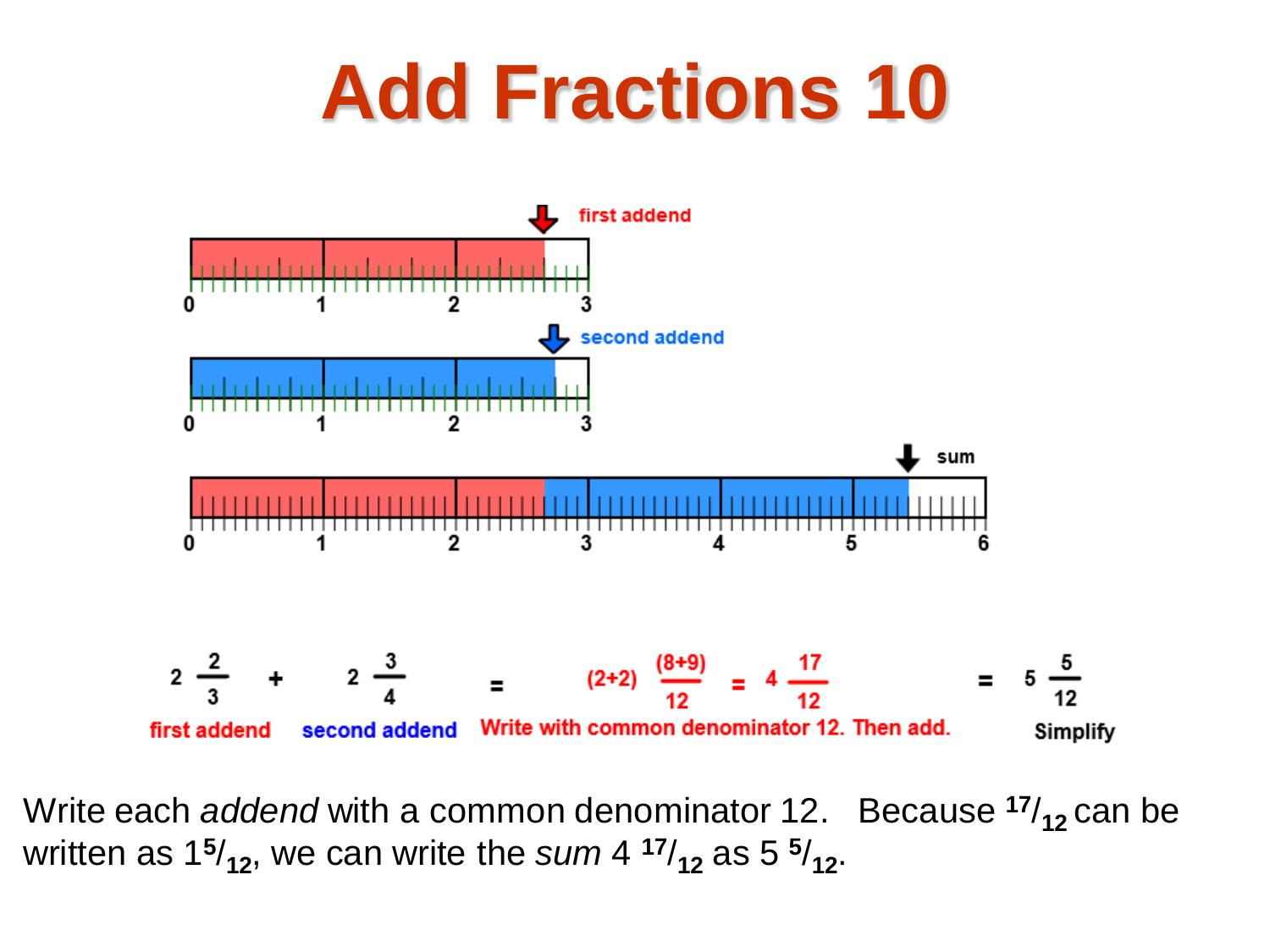

What is the *sum* of  $1 \frac{2}{3}$  and  $2 \frac{1}{5}$